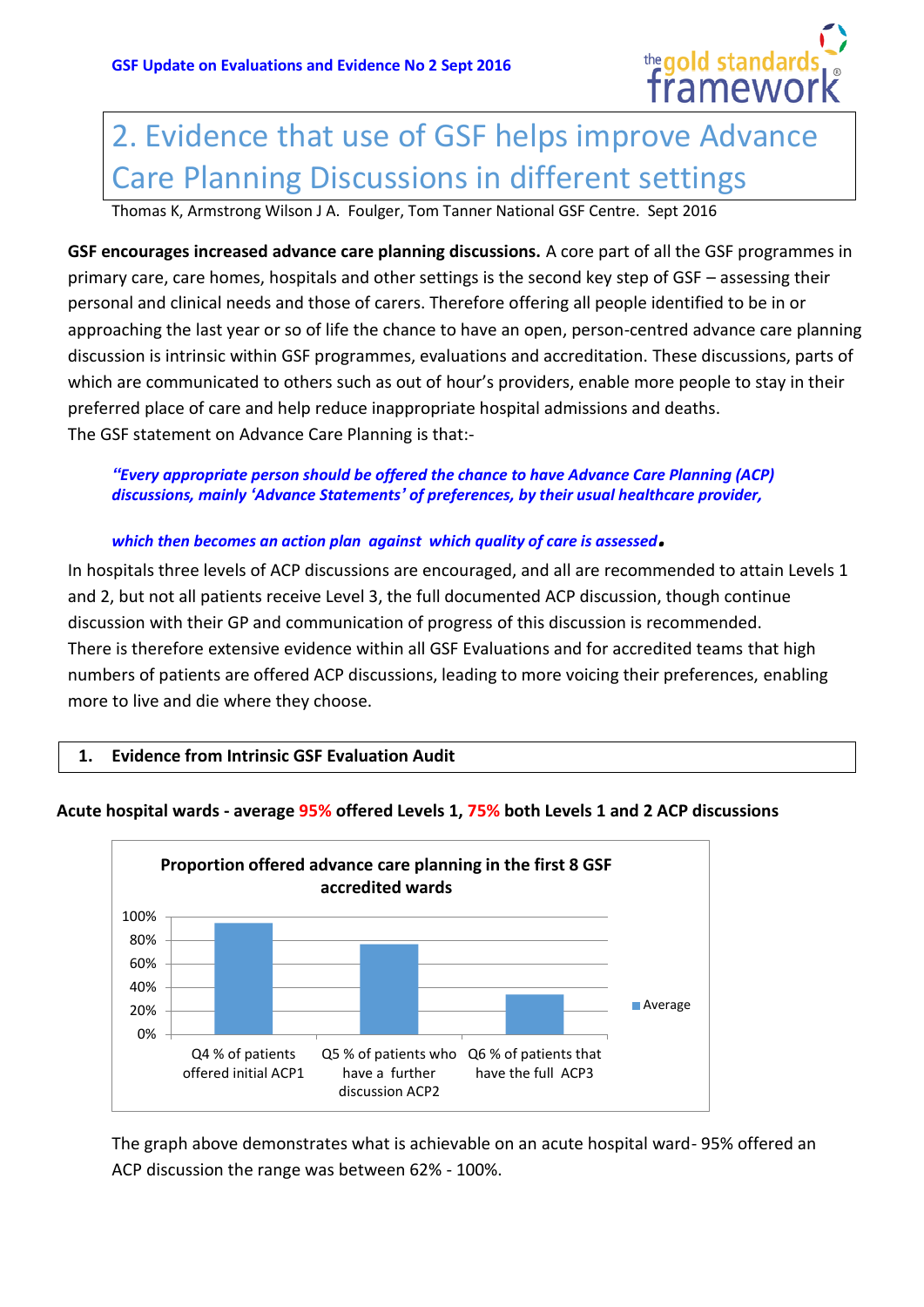

**Community Hospitals – average 79% offered ACP discussions (range 38% - 100%).**



The graph above demonstrates that community hospitals are achieving high rates of offering ACP discussions to all identified patients (79% of all identified patients offered an ACP discussion)







The graph above demonstrates what is achievable in primary care in 17 different practices. The average would be 68% the range (37%-100%)

**Primary Care**- increased uptake of ACP discussions following GSF Going for Gold programme.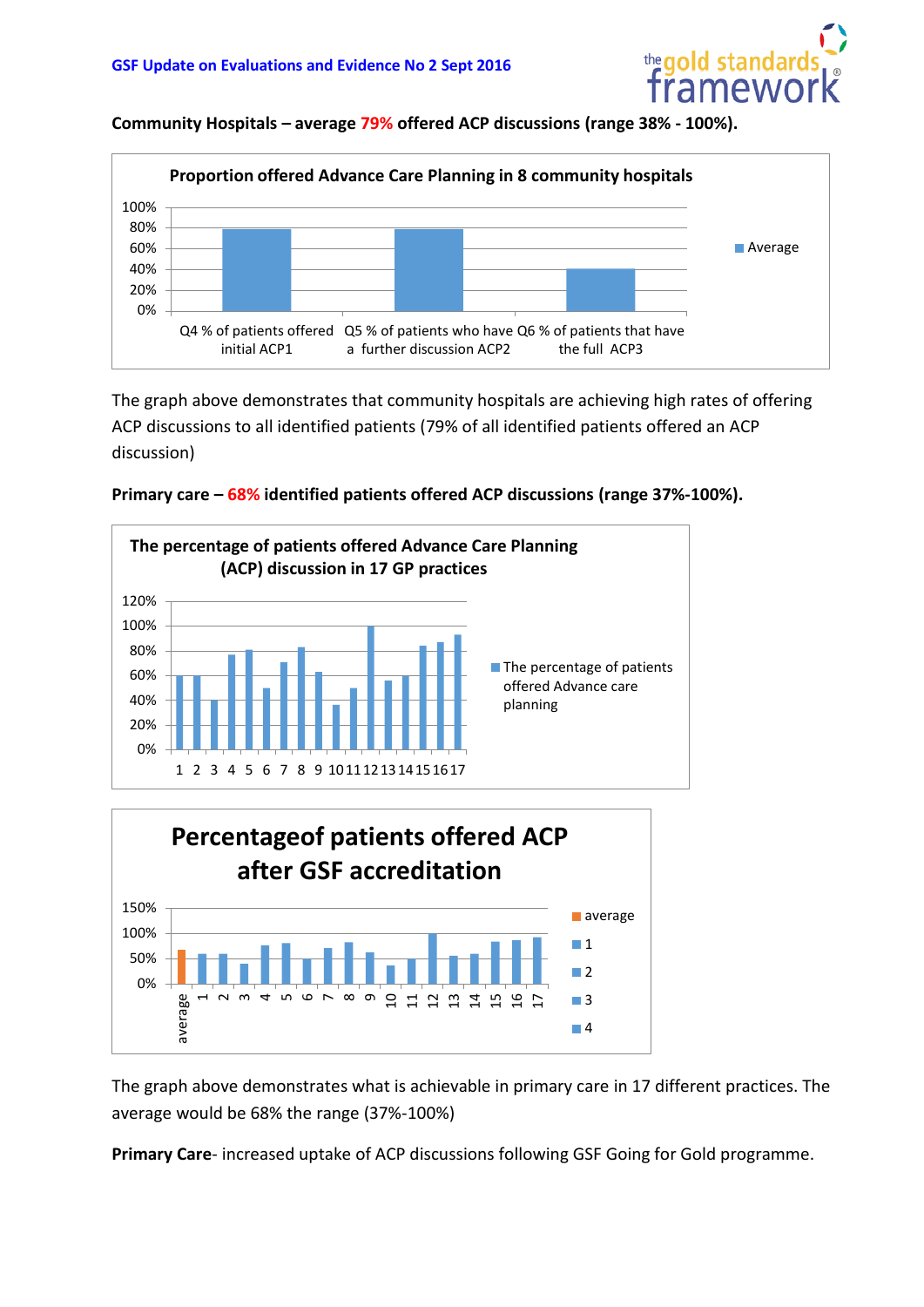

In practices progressing through the GSF Going for Gold Programme and accreditation, the level of ACP is measured before and after, as in the example below, demonstrating that increased ACP rates were attained by GSF Accredited practices, (selecting one practice per phase).

#### **Care Homes**

GSF accreditation for care homes include offering ACP discussions to every resident as one of the key standards to be attained, as demonstrated by evaluations, portfolio and on the assessment visit. Therefore offering a ACP discussion is mainstreamed to every resident of a GSF Accredited home- See Care Homes Summary of Evidence. .

| in different settings                                     |                                                                                                   |                                                                       |                                                                                                                                                                       |                                                                                           |
|-----------------------------------------------------------|---------------------------------------------------------------------------------------------------|-----------------------------------------------------------------------|-----------------------------------------------------------------------------------------------------------------------------------------------------------------------|-------------------------------------------------------------------------------------------|
|                                                           | 1. Identify                                                                                       | 2.Assess                                                              | 3.Plan Living well                                                                                                                                                    | 4.Plan Dying well                                                                         |
| Aims of GSF<br>accredited<br>organisations                | <b>Early recognition of</b><br>patients- aim 1%<br>primary care 30%<br>hospital 80% care<br>homes | <b>Advance Care Planning</b><br>discussion offered to<br>every person | Decreased hospitalisation +<br>improved carers support                                                                                                                | Dying where they choose<br>using personalised care plan<br>in final days                  |
| <b>GP</b> practices<br>(Rounds 1-6,<br>17 practices)      | 60% average<br>patients identified<br>(range 31-126%)                                             | 68% average<br>offered ACP<br>discussion<br>(range 37-100%)           | <b>Halving</b> hospital<br>deaths, not cure how you have<br>captured this as there is no data to besk it.<br>71% carers offered<br>support (15-100% -15<br>practions) | 65% die where they<br>choose rs practices)<br>64% using 5P plan final<br>days transction! |
| <b>Acute Hospitals</b><br>(Round 1-3, 8)<br>wards)        | 32% average<br>identified early<br>(range 9-58%)                                                  | 95% average<br>offered ACP<br>discussion (range 62-<br>100%)          | Length of stay reduced<br>Carers support improved                                                                                                                     | More discharged home,<br>80% 5Ps care final days<br>plan gward:                           |
| Community<br><b>Hospitals</b><br>(Round 3-5, 8)<br>wards) | 59% average<br>identified (range 31-<br>100%)                                                     | 79% average<br>offered ACP(range<br>38%-100%)                         | Carers support<br>improved                                                                                                                                            | More discharged home<br>100% 5Ps care final days<br>plan gwardd                           |
| <b>Care Homes</b><br>accredited                           | 100% identified.<br>81% identified in<br>dying stages                                             | 100% offered<br>95% uptake                                            | <b>Halving</b> hospital<br>deaths+ admissions<br>97% carer support                                                                                                    | 84% dying where choose,<br>90% using 5Ps care plan                                        |

# **Attainment of GSF Accredited teams**

#### **2. Evidence that use of the GSF increases ACP discussions and enables more to stay in their preferred place of care**

**Primary care.** End of Life care for GSF Accredited GP practices the first ten practices that undertook GSF Going for Gold training in primary care and progressed to GSF RCGP Accreditation showed significant improvement in key processes in End of Life Care as recognised by NICE Guidance and best practice. This trend has been continued three years on following annual appraisal. Evaluations demonstrate

- Earlier identification rates of patients in the last year of life, (average 0.54%) (with a range of 30- 60%) ie half of all those who died included on the register, which is well above the national average of a quarter of all patients identified
- increased non-cancer patients on their register (18%-47%), increased numbers of care homes residents (22%- 40%)
- efforts to increase the numbers offering and recording advance care planning discussions showed significant increases with an average of 46% (range 26%- 62%) ie about half of all patients on the register offered ACP discussions
- greatly improved systematic carer support offered (17%- 72%)